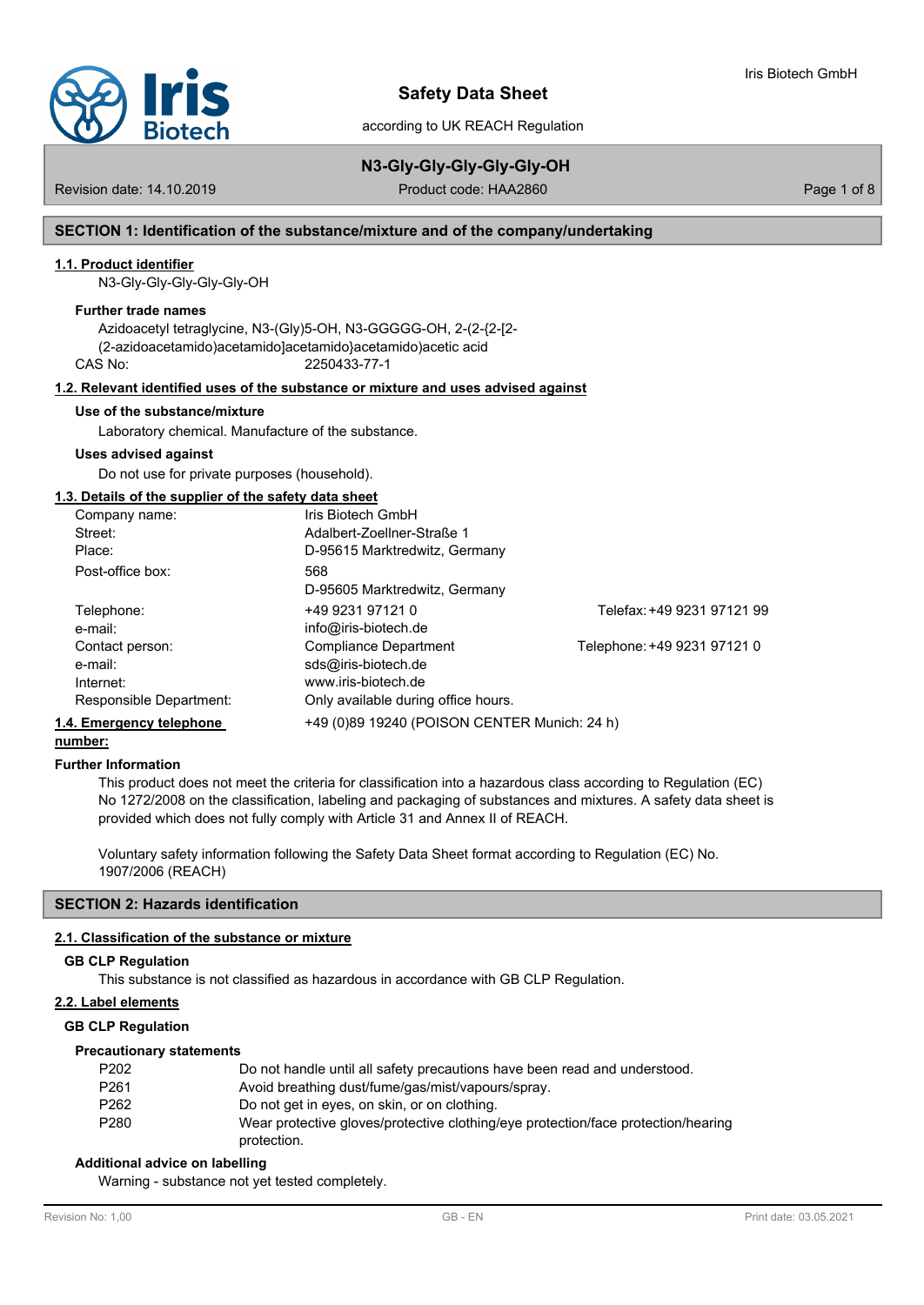

# **Safety Data Sheet**

according to UK REACH Regulation

# **N3-Gly-Gly-Gly-Gly-Gly-OH**

Revision date: 14.10.2019 Product code: HAA2860 Page 2 of 8

# **2.3. Other hazards**

No information available.

# **SECTION 3: Composition/information on ingredients**

#### **3.1. Substances**

#### **Chemical characterization**

Azidoacetyl tetraglycine, N3-(Gly)5-OH, N3-GGGGG-OH, 2-(2-{2-[2- (2-azidoacetamido)acetamido]acetamido}acetamido)acetic acid

| Sum formula:      | C10H15N7O6   |
|-------------------|--------------|
| Molecular weight: | 329.27 g/mol |

# **SECTION 4: First aid measures**

#### **4.1. Description of first aid measures**

#### **General information**

In case of accident or unwellness, seek medical advice immediately (show directions for use or safety data sheet if possible).

#### **After inhalation**

Provide fresh air. Remove casualty to fresh air and keep warm and at rest. In case of irregular breathing or respiratory arrest provide artificial respiration.

In all cases of doubt, or when symptoms persist, seek medical advice.

#### **After contact with skin**

Wash with plenty of water. Take off contaminated clothing and wash it before reuse. After contact with skin, wash immediately with plenty of water and soap.

In all cases of doubt, or when symptoms persist, seek medical advice.

#### **After contact with eyes**

Rinse immediately carefully and thoroughly with eye-bath or water. If product gets into the eye, keep eyelid open and rinse immediately with large quantities of water, for at least 5 minutes. Subsequently consult an ophthalmologist.

### **After ingestion**

Rinse mouth immediately and drink plenty of water. Rinse mouth thoroughly with water. Never give anything by mouth to an unconscious person or a person with cramps. In all cases of doubt, or when symptoms persist, seek medical advice.

#### **4.2. Most important symptoms and effects, both acute and delayed**

No information available.

#### **4.3. Indication of any immediate medical attention and special treatment needed**

Treat symptomatically.

#### **SECTION 5: Firefighting measures**

# **5.1. Extinguishing media**

#### **Suitable extinguishing media**

Co-ordinate fire-fighting measures to the fire surroundings. Water spray. alcohol resistant foam. Dry extinguishing powder. Carbon dioxide (CO2). Sand.

#### **Unsuitable extinguishing media**

High power water jet.

#### **5.2. Special hazards arising from the substance or mixture**

Non-flammable. Thermal decomposition can lead to the escape of irritating gases and vapours. In case of fire may be liberated: Carbon dioxide (CO2). Carbon monoxide (CO). Nitrogen oxides (NOx).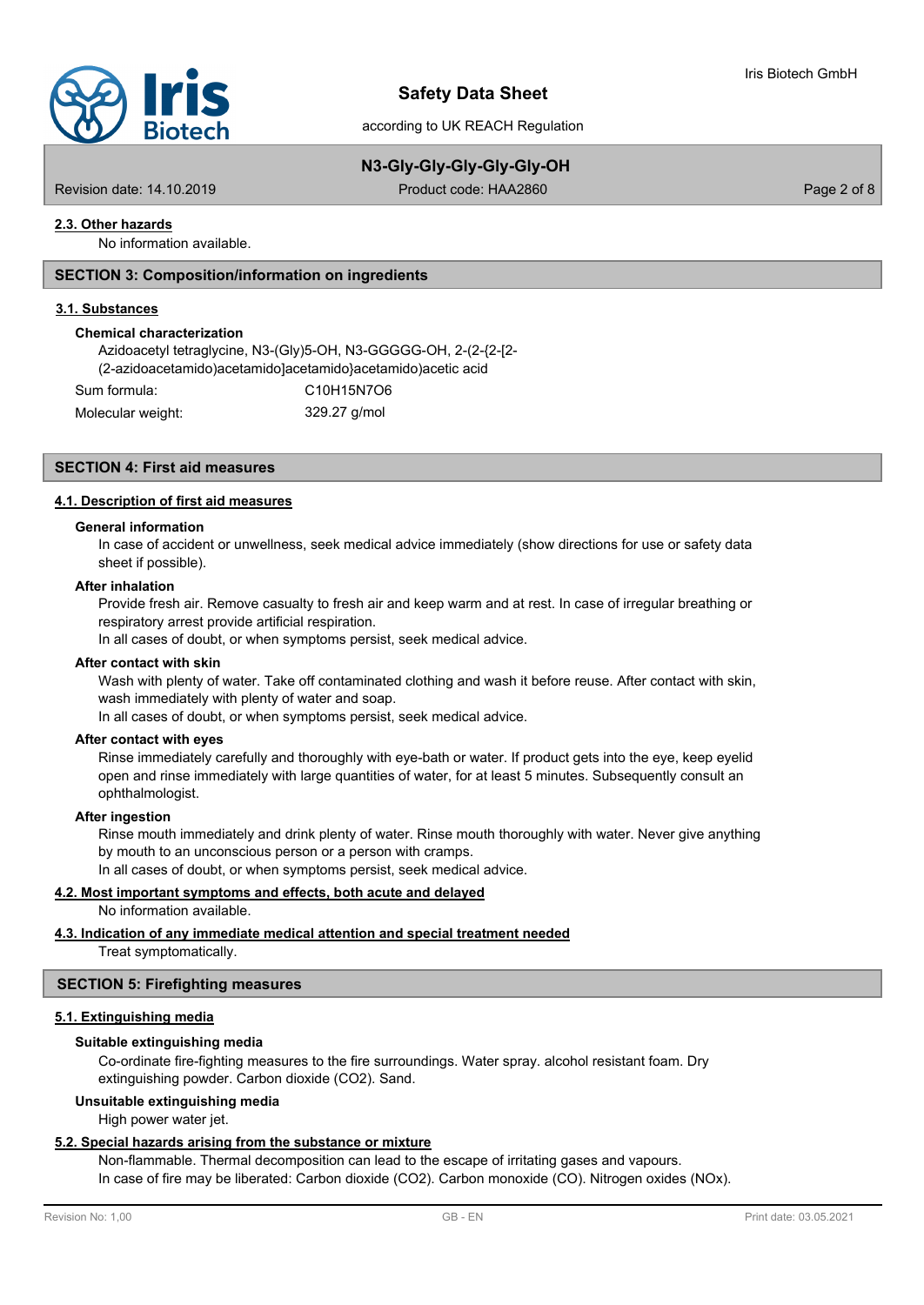

# **N3-Gly-Gly-Gly-Gly-Gly-OH**

Revision date: 14.10.2019 Product code: HAA2860 Page 3 of 8

# **5.3. Advice for firefighters**

In case of fire: Wear self-contained breathing apparatus.

# **Additional information**

Usual measures for fire prevention.

# **SECTION 6: Accidental release measures**

### **6.1. Personal precautions, protective equipment and emergency procedures**

#### **General measures**

Provide adequate ventilation. Avoid breathing dust/fume/gas/mist/vapours/spray. Avoid contact with skin, eyes and clothes. Wear personal protection equipment. In case of fire: Evacuate area.

#### **6.2. Environmental precautions**

Do not allow to enter into soil/subsoil. Do not allow to enter into surface water or drains.

#### **6.3. Methods and material for containment and cleaning up**

#### **Other information**

Take up mechanically. Treat the recovered material as prescribed in the section on waste disposal. Take up mechanically, placing in appropriate containers for disposal. Avoid dust formation. Clear contaminated areas thoroughly.

#### **6.4. Reference to other sections**

Safe handling: see section 7 Personal protection equipment: see section 8 Disposal: see section 13

# **SECTION 7: Handling and storage**

## **7.1. Precautions for safe handling**

#### **Advice on safe handling**

Provide adequate ventilation. Avoid dust formation. Avoid breathing dust/fume/gas/mist/vapours/spray. Avoid contact with skin, eyes and clothes.

#### **Advice on protection against fire and explosion**

Usual measures for fire prevention.

# **Advice on general occupational hygiene**

Take off contaminated clothing. Wash hands before breaks and after work. When using do not eat, drink, smoke, sniff. Avoid contact with skin, eyes and clothes. Provide adequate ventilation.

# **7.2. Conditions for safe storage, including any incompatibilities**

#### **Requirements for storage rooms and vessels**

Keep container tightly closed in a cool, well-ventilated place. Handle and store contents under inert gas. Protect from moisture. storage temperature: +2°C - +8°C

#### **Hints on joint storage**

No special measures are necessary.

### **7.3. Specific end use(s)**

Apart from the uses mentioned in section 1.2 no other specific uses are stipulated.

### **SECTION 8: Exposure controls/personal protection**

### **8.1. Control parameters**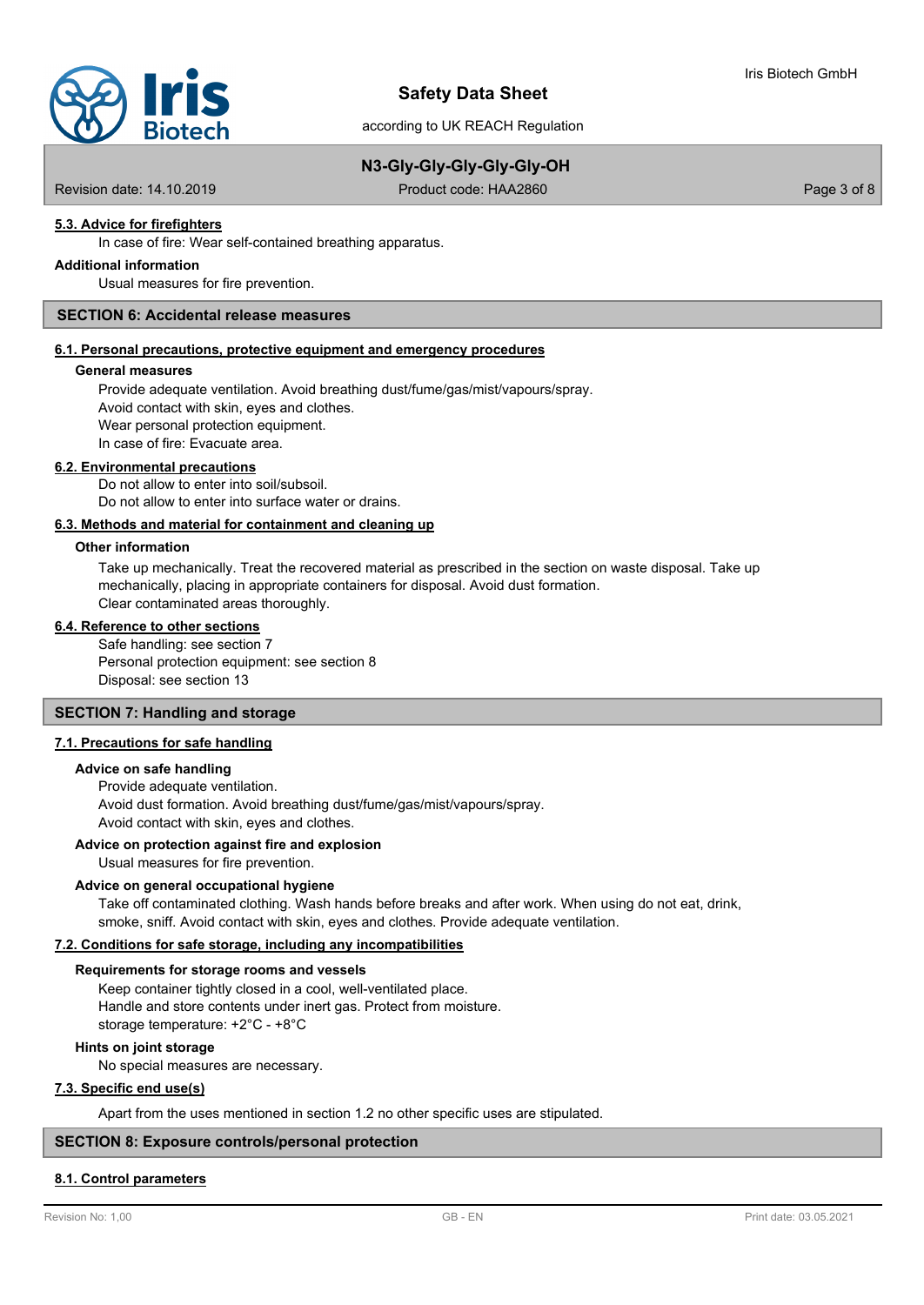

# **N3-Gly-Gly-Gly-Gly-Gly-OH**

Revision date: 14.10.2019 Product code: HAA2860 Page 4 of 8

# **Additional advice on limit values**

To date, no national critical limit values exist.

# **8.2. Exposure controls**

### **Appropriate engineering controls**

The receiver of our product is singularly responsible for adhering to existing laws and regulations.

#### **Individual protection measures, such as personal protective equipment**

#### **Eye/face protection**

Wear eye/face protection.

# **Hand protection**

When handling with chemical substances, protective gloves must be worn with the CE-label including the four control digits. The quality of the protective gloves resistant to chemicals must be chosen as a function of the specific working place concentration and quantity of hazardous substances. For special purposes, it is recommended to check the resistance to chemicals of the protective gloves mentioned above together with the supplier of these gloves. Wear suitable gloves.

# **Skin protection**

Use of protective clothing.

### **Respiratory protection**

In case of inadequate ventilation wear respiratory protection. If technical exhaust or ventilation measures are not possible or insufficient, respiratory protection must be worn.

#### **Environmental exposure controls**

Discharge into the environment must be avoided.

# **SECTION 9: Physical and chemical properties**

# **9.1. Information on basic physical and chemical properties**

| Physical state:<br>Colour:                                    | Powder, crystalline<br>white/ whitish |                                  |
|---------------------------------------------------------------|---------------------------------------|----------------------------------|
| Odour:                                                        | No data available                     |                                  |
| Changes in the physical state                                 |                                       |                                  |
| Melting point/freezing point:                                 |                                       | not determined                   |
| Boiling point or initial boiling point and<br>boiling range:  |                                       | not determined                   |
| Sublimation point:                                            |                                       | not determined                   |
| Softening point:                                              |                                       | not determined                   |
| Flash point:                                                  |                                       | No data available                |
| <b>Flammability</b>                                           |                                       |                                  |
| Solid/liquid:                                                 |                                       | not determined                   |
| Gas:                                                          |                                       | not applicable                   |
| <b>Explosive properties</b><br>The product is not: Explosive. |                                       |                                  |
| Lower explosion limits:                                       |                                       | not determined                   |
| Upper explosion limits:                                       |                                       | not determined                   |
| Auto-ignition temperature:                                    |                                       | not determined                   |
| <b>Self-ignition temperature</b>                              |                                       |                                  |
| Solid:<br>Gas:                                                |                                       | not determined<br>not applicable |
| Decomposition temperature:                                    |                                       | not determined                   |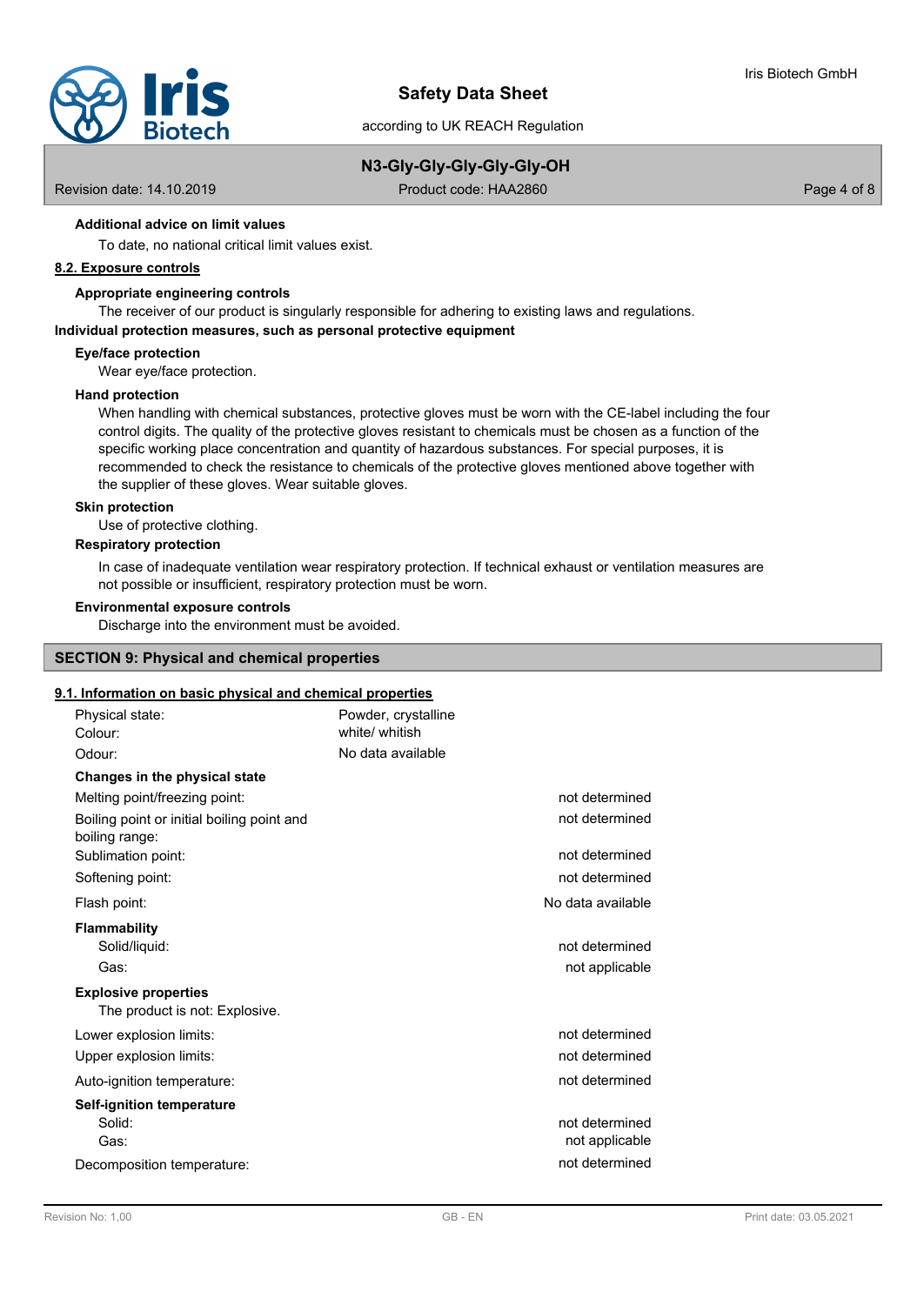

|                                                    | N3-Gly-Gly-Gly-Gly-Gly-OH |             |
|----------------------------------------------------|---------------------------|-------------|
| Revision date: 14.10.2019                          | Product code: HAA2860     | Page 5 of 8 |
| <b>Oxidizing properties</b><br>No data available   |                           |             |
| pH-Value:                                          | not determined            |             |
| Water solubility:                                  | No data available         |             |
| Solubility in other solvents<br>not determined     |                           |             |
| Partition coefficient n-octanol/water:             | not determined            |             |
| Vapour pressure:                                   | not determined            |             |
| Density:                                           | not determined            |             |
| Relative vapour density:                           | not determined            |             |
| 9.2. Other information                             |                           |             |
| Information with regard to physical hazard classes |                           |             |
| Sustaining combustion:                             | No data available         |             |
| Other safety characteristics                       |                           |             |
| Solvent content:                                   | No data available         |             |
| Solid content:                                     | not determined            |             |
| Evaporation rate:                                  | not determined            |             |
| <b>Further Information</b>                         |                           |             |
| <b>SECTION 10: Stability and reactivity</b>        |                           |             |

#### **10.1. Reactivity**

No data available

#### **10.2. Chemical stability**

Stable under recommended storage conditions.

#### **10.3. Possibility of hazardous reactions**

No data available

#### **10.4. Conditions to avoid**

Protect from moisture. Keep away from heat.

## **10.5. Incompatible materials**

Oxidizing agents, strong.

# **10.6. Hazardous decomposition products**

Thermal decomposition can lead to the escape of irritating gases and vapours. In case of fire may be liberated: Carbon dioxide (CO2). Carbon monoxide (CO). Nitrogen oxides (NOx).

# **Further information**

In case of fire: See chapter 5.

# **SECTION 11: Toxicological information**

# **11.1. Information on hazard classes as defined in GB CLP Regulation**

# **Toxicocinetics, metabolism and distribution**

No data available

# **Acute toxicity**

Based on available data, the classification criteria are not met.

# **Irritation and corrosivity**

Based on available data, the classification criteria are not met.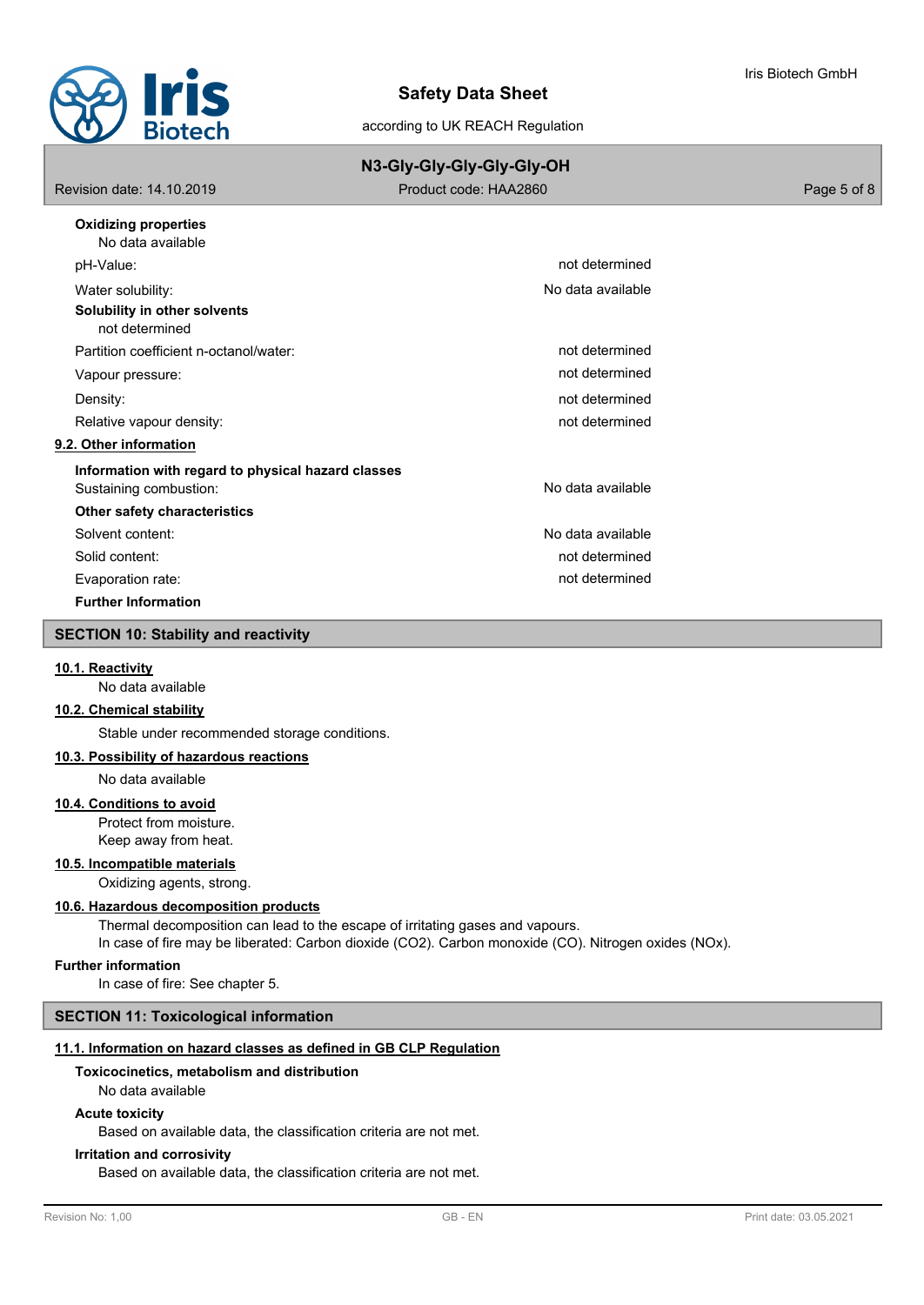

# **N3-Gly-Gly-Gly-Gly-Gly-OH**

Revision date: 14.10.2019 Product code: HAA2860 Page 6 of 8

# **Sensitising effects**

Based on available data, the classification criteria are not met.

#### **Carcinogenic/mutagenic/toxic effects for reproduction**

Based on available data, the classification criteria are not met. IARC: No component of this product present at levels greater than or equal to 0.1% is identified as probable, possible or confirmed human carcinogen by IARC.

#### **STOT-single exposure**

Based on available data, the classification criteria are not met.

#### **STOT-repeated exposure**

Based on available data, the classification criteria are not met.

#### **Aspiration hazard**

Based on available data, the classification criteria are not met.

### **Specific effects in experiment on an animal**

#### No data available

#### **Additional information on tests**

The substance is classified as not hazardous according to regulation (EC) No 1272/2008 [CLP].

# **Practical experience**

No data available

#### **Further information**

RTECS: No data available

Caution! To the best of our knowledge the toxicological properties of this material have not been thoroughly investigated.

# **SECTION 12: Ecological information**

# **12.1. Toxicity**

No data available

**12.2. Persistence and degradability**

No data available

# **12.3. Bioaccumulative potential**

No data available

# **12.4. Mobility in soil**

No data available

#### **12.5. Results of PBT and vPvB assessment**

PBT/vPvB assessment not available as chemical safety assessment not required/not conducted.

### **12.7. Other adverse effects**

Warning - substance not yet tested completely.

#### **Further information**

Avoid release to the environment.

#### **SECTION 13: Disposal considerations**

#### **13.1. Waste treatment methods**

#### **Disposal recommendations**

Dispose of waste according to applicable legislation. Consult the appropriate local waste disposal expert about waste disposal. Handle contaminated packages in the same way as the substance itself.

#### **Contaminated packaging**

Wash with plenty of water. Completely emptied packages can be recycled.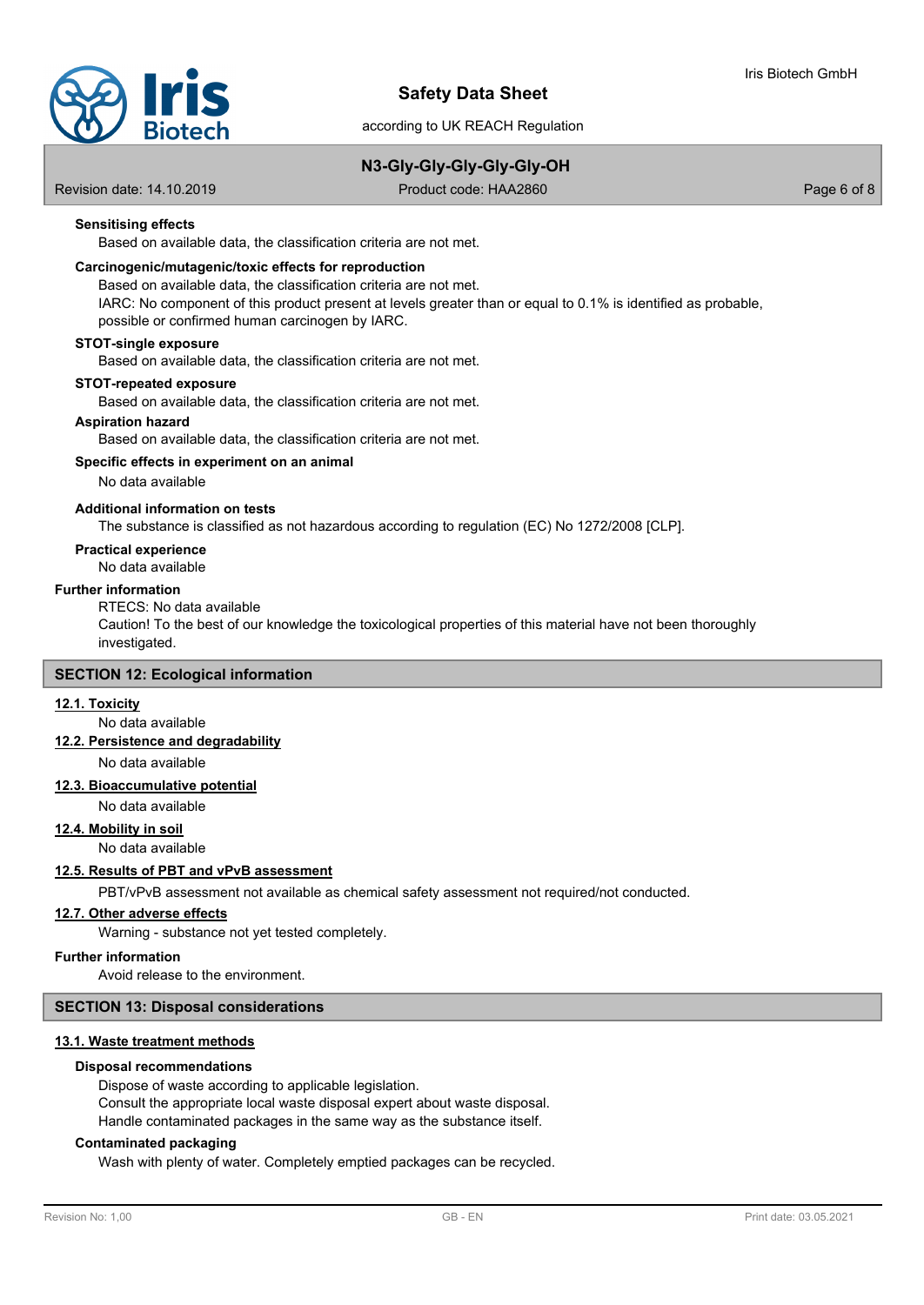

# **Safety Data Sheet**

according to UK REACH Regulation

# **N3-Gly-Gly-Gly-Gly-Gly-OH**

Revision date: 14.10.2019 Product code: HAA2860 Page 7 of 8

# **SECTION 14: Transport information**

| Land transport (ADR/RID)           |                                                            |
|------------------------------------|------------------------------------------------------------|
| 14.2. UN proper shipping name:     | No dangerous good in sense of these transport regulations. |
| Inland waterways transport (ADN)   |                                                            |
| 14.2. UN proper shipping name:     | No dangerous good in sense of these transport regulations. |
| Marine transport (IMDG)            |                                                            |
| 14.2. UN proper shipping name:     | No dangerous good in sense of these transport regulations. |
| Air transport (ICAO-TI/IATA-DGR)   |                                                            |
| 14.2. UN proper shipping name:     | No dangerous good in sense of these transport regulations. |
| 14.5. Environmental hazards        |                                                            |
| ENVIRONMENTALLY HAZARDOUS:         | No                                                         |
| 14.6. Special precautions for user |                                                            |
| No information available.          |                                                            |
|                                    |                                                            |

### **14.7. Maritime transport in bulk according to IMO instruments**

not applicable

# **SECTION 15: Regulatory information**

#### **15.1. Safety, health and environmental regulations/legislation specific for the substance or mixture**

# **EU regulatory information**

Information according to 2012/18/EU Not subject to 2012/18/EU (SEVESO III)

(SEVESO III):

# **Additional information**

Safety Data Sheet according to Regulation (EC) No. 1907/2006 (REACH)

**National regulatory information**

Water hazard class (D):  $\qquad \qquad$  3 - highly hazardous to water

#### **15.2. Chemical safety assessment**

For this substance a chemical safety assessment has not been carried out.

# **SECTION 16: Other information**

#### **Abbreviations and acronyms**

ADR: Accord européen sur le transport des marchandises dangereuses par Route (European Agreement concerning the International Carriage of Dangerous Goods by Road) IMDG: International Maritime Code for Dangerous Goods IATA: International Air Transport Association GHS: Globally Harmonized System of Classification and Labelling of Chemicals EINECS: European Inventory of Existing Commercial Chemical Substances ELINCS: European List of Notified Chemical Substances CAS: Chemical Abstracts Service LC50: Lethal concentration, 50% LD50: Lethal dose, 50% CLP: Classification, labelling and Packaging REACH: Registration, Evaluation and Authorization of Chemicals GHS: Globally Harmonised System of Classification, Labelling and Packaging of Chemicals UN: United Nations DNEL: Derived No Effect Level DMEL: Derived Minimal Effect Level